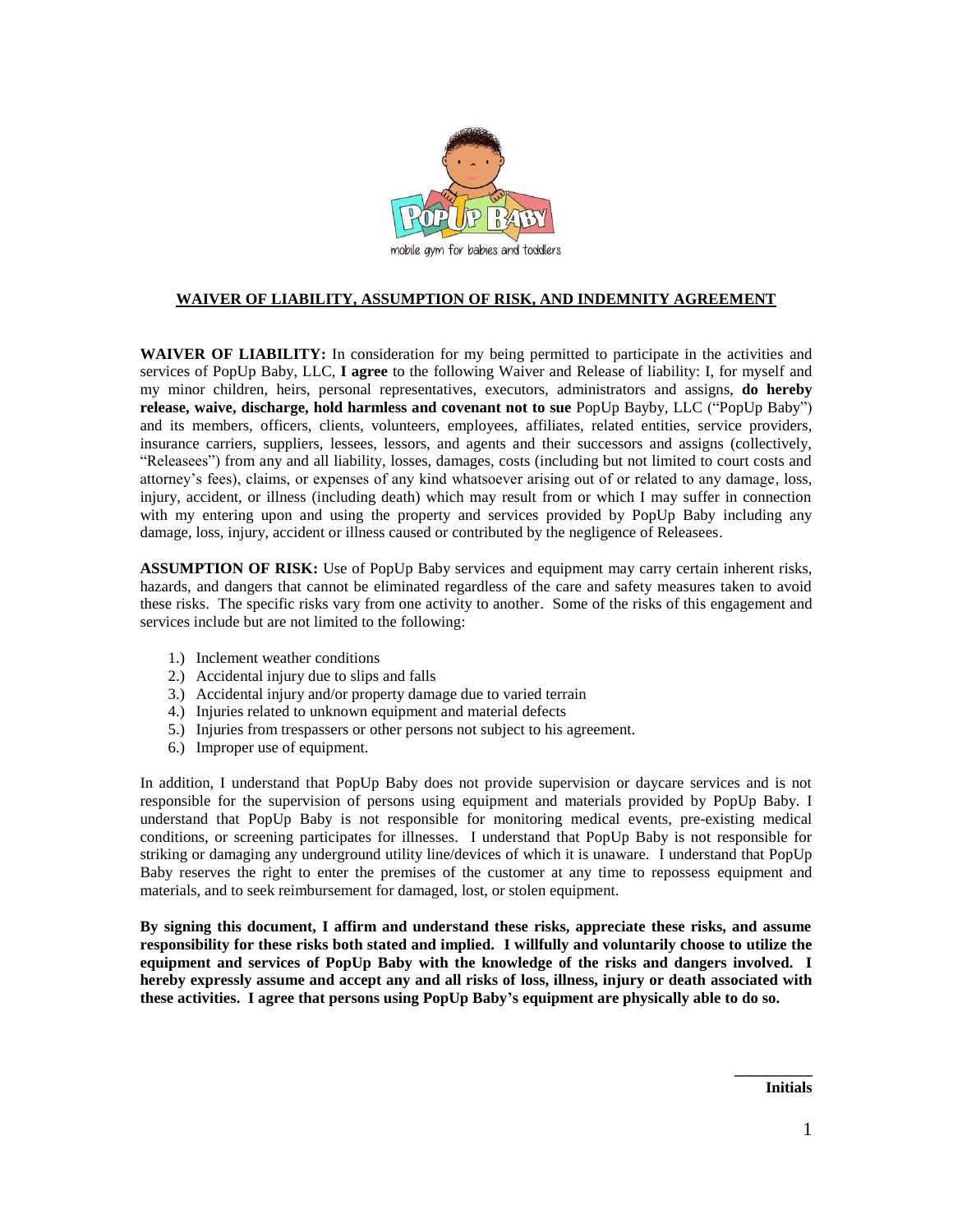**I have received, read and understand the Rules attached hereto and incorporated herein by reference ("Rules"), as may be amended from time to time by PopUp Baby. In addition, I agree and understand the following particular rules and risks inherent with the property:**

- 1. Children using equipment and/or in the designated play area must be five (5) years old and under.
- 2. Food, drink or chewing gum is not allowed on or around the designated play area.
- 3. All shoes, jewelry, loose objects, and badges must be removed before entering the designated play area.
- 4. Face paints, party poppers, colored streamers, silly string may not be used either on or near the designated play area.
- 5. Long hair must be contained at all times.
- 6. Enter and exit equipment through the intended entrances and exits.
- 7. Climbing, hanging or sitting on safety gates is not allowed.
- 8. A responsible adult must supervise the designated play area at all time when in use. Supervision services are not provided by PopUp Baby.
- 9. Pushing, colliding, fighting or behaving in a manner likely to injure or cause harm is not allowed.
- 10. No pets, toys (other than those provided or pre-approved by PopUp Baby) or sharp instruments are allowed in the designated play area.

## **Duration: This agreement is applicable to both present and any future engagements with PopUp Baby.**

**INDEMNIFICATION AND HOLD HARMLESS:** I also **agree to INDEMNIFY AND HOLD** Releasees **HARMLESS** from any and all claims, actions, suits, procedures, legal costs, expenses, damages and liabilities, including attorney's fees, investigative and court costs, brought as a result of my involvement in PopUp Baby and/or use of PopUp Baby's equipment, including but not limited to claims brought by co-participants, family, guests, neighbors and others resulting from my conduct or any accident during participation or my presence on the property.

**Severability:** Each provision of this agreement shall be considered separable. If any portion of this agreement is deemed to be void, invalid or contrary to any existing or future law, this will have no effect on the remainder of this agreement.

**Emergency Care:** I authorize PopUp Baby, its agents, employees, clients, or related entities to secure emergency care, including but not limited to first aid and CPR. I authorize emergency transportation and the sharing of medical information with medical personnel, and I assume all costs related to such emergency care and transportation.

**Governing Law:** This agreement shall be governed by the laws of the State of Georgia, without regard to principles of conflicts of laws.

## **Acknowledgement of Understanding:**

**I have read and I understand this agreement. By signing this agreement I understand that I am relinquishing substantial legal rights, including the right for financial recovery for injury, whether the injury results from the inherent risk of these activities or from the ordinary negligence of the provider. I affirm that I am voluntarily signing this agreement and voluntarily participating in these activities with the full intent of releasing PopUp Baby, LLC, and its members, officers, clients, employees, affiliates, related entities, service providers, insurance carriers, suppliers, lessees, lessors, and agents and their successors and assigns of liability for injury or loss.** 

**\_\_\_\_\_\_\_\_\_\_**